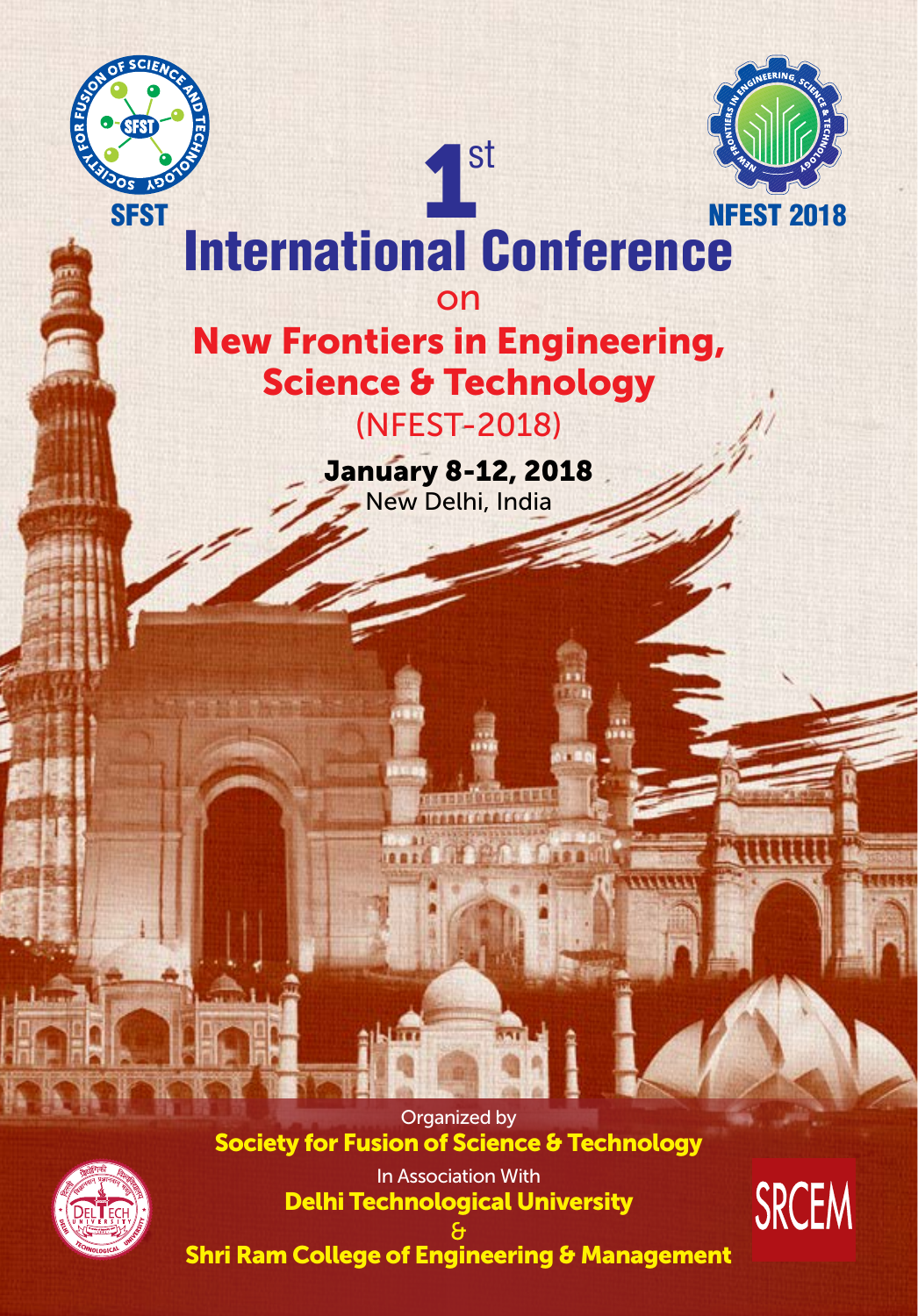### Society for Fusion of Science & Technology

The collegium of people, from academia and research, entrepreneurs, industry experts, engineers, artists, legal, medical and management professionals who have come together to promote inter-disciplinary science and technology, enhance synergetic partnership between academia and industry, undertake systematic studies and research in scientific endeavours of national and international importance, have culminated into the Society for Fusion of Science and Technology, and the mission lies in addressing current challenges and promoting newer horizons for science, engineering, and technology for a sustainable [future.](future.The) [The](future.The) society was started in 2015 and has to its credit innumerable achievements in research, teaching, promotion of technology and social welfare. The SFST has the distinction of organizing V<sup>th</sup> International Symposium on Fusion of Science & Technology (ISFT-2016) at New Delhi, India from January 18-22, 2016 wherein 18 distinguished International Speakers delivered keynote lectures with around 400 delegates including 100 from 12 countries.

### The SFST is committed to:

- Research- To conduct and promote inter-disciplinary research to develop new frontiers of technologies; Dissemination of these technologies will be carried over by publishing journals, proceedings, monographs, and memoirs.
- Profession- To promote innovation and creativity amongst young professionals to achieve a high degree of proficiency; High standards of professional competence and conduct within various fields of science and technology will be created to facilitate mutual exchange of Science & Technology professionals, collaborations with other organizations etc.
- **Education-** To provide assistance and opportunities to young individuals, desirous and eager to learn inter-disciplinary science and technology, by granting scholarships and providing financial aid to meritorious students in the field of education; to translate, print, publish and circulate appropriate material for distribution of useful knowledge for the advancement of Science & Technology.
- **Fusion-** To envision the fusion of science and technology with art and culture by coupling the plethora of technological innovations with the vibrant cultural heritage of literary & visual arts and material culture endowed on us.

The SFST appreciates the input received from members, and other stakeholders and looks forward to receiving your benign presence at 1st International Conference on New Frontiers in Engineering, Science & Technology (NFEST-2018)from January 8-12, 2018 in New Delhi, India.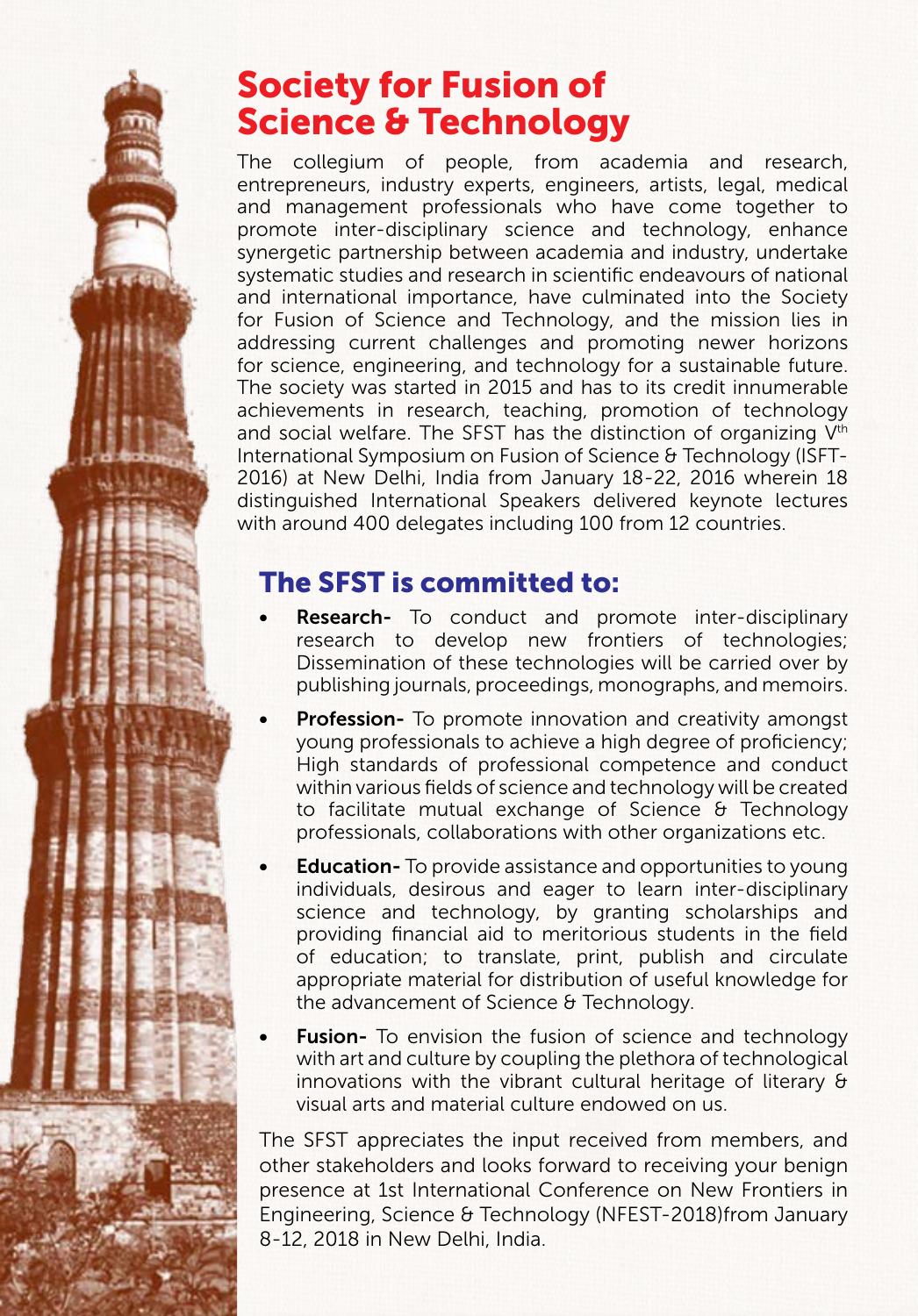## About NFEST

The International Conference on New Frontiers in Engineering, Science & Technology (NFEST-2018)will be organized by SFST. It provides a forum to the best talents in the academia & research institutions, industry experts, management professionals, engineers and executives to collaborate and address the current challenges, to seek new windows for discovery and exploration, and to promote the new horizon of science, engineering & technology for a sustainable future. The conference is aimed to promote synergetic partnership between academia, research institutions, and industry and also to showcase the growth of cutting edge technology developed in recent past.

NFEST-2018 is being held at New Delhi, India during January 8-12, 2018.

#### The NFEST-2018 shall comprise:

- i. Original research paper/ poster presentations
- ii. Industry-academic interaction
- iii. Networking meetings
- iv. Research and Engineering design fair
- v. Exhibition of SoA technology
- vi. Exhibition of test equipment/ process machinery
- vii. Technical tours
- viii. Art & Culture shows.

Technical Tour to Industrial Park & Taj Mahal in Agra and visit to research institutions in New Delhi shall be salient features of the conference.

NFEST invites all creative scientists, engineers, industry professionals, academician and managers to build new paradigm using improved knowledge, vision and scientific intellect. Your presence shall stimulate the dynamism and vibrancy of NFEST-2018 at New Delhi in January 2018.

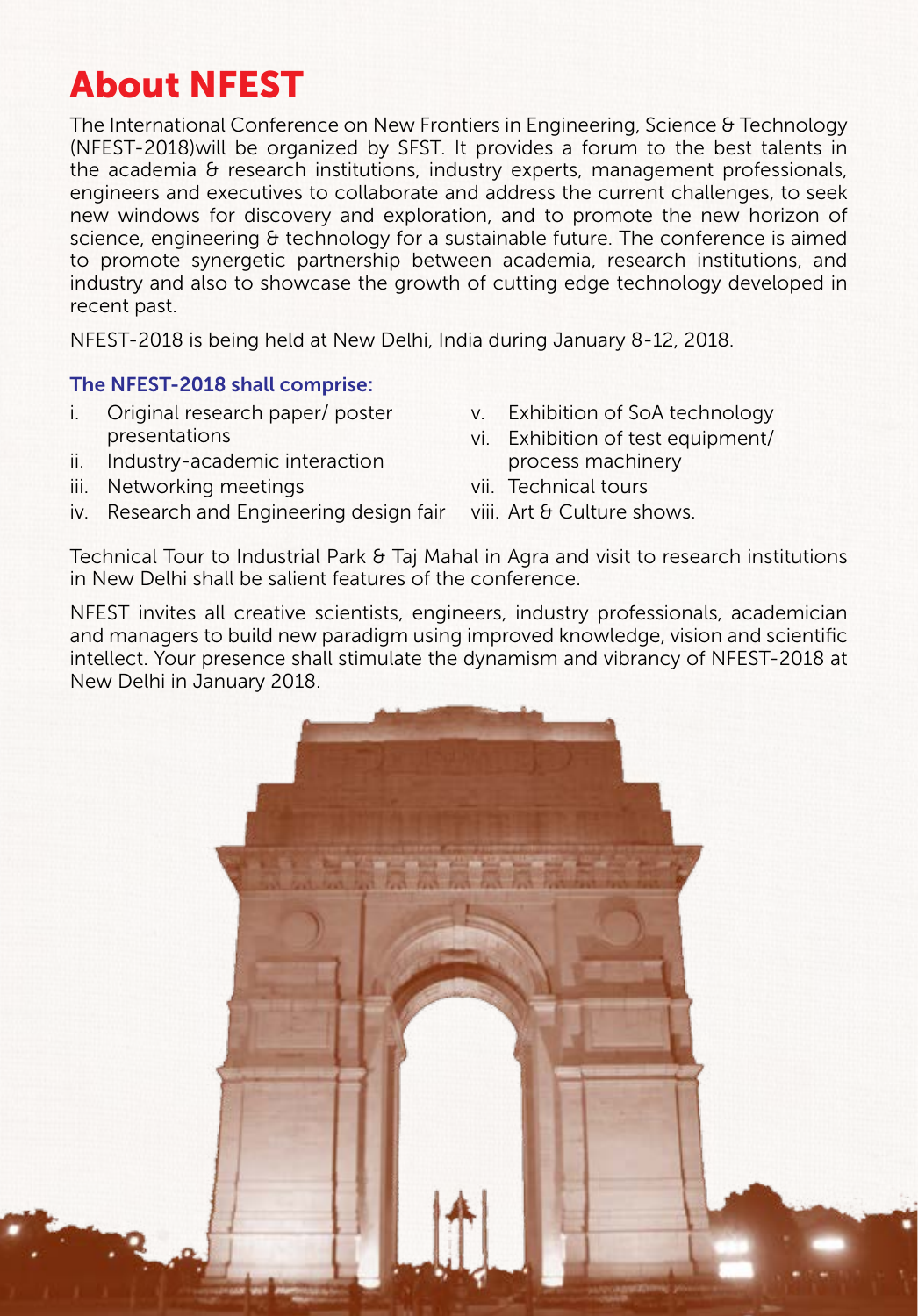## VENUE

New Delhi is the capital of the Republic of India, and the seat of executive, legislative and judiciary powers. Historically, Delhi has served as a capital of various kingdoms and empires. The Indians believe it to be the site of Indraprastha, the legendary capital of the Pandavas in the Indian epic - Mahabharata. New Delhi is a truly metropolitan city inhabited by all religions, nationalities, and class of people. It is one of the world's leading global cities, with strengths in the arts, commerce, education, entertainment, fashion, finance, healthcare, media, professional services, research and development, tourism and transport all contributing to its prominence. Delhi is one of the most historic capitals in the world and two of its monuments - the Qutab Minar and the Humayun's Tomb, have been declared as World Heritage Sites. Delhi is also one of the greenest capitals overlooking the Yamuna River and the Northern Ridge. One of the seven wonders of the modern world, the Taj Mahal in Agra (200 km from Delhi), is the greatest monumental tribute to love and affection. A tour of India is never completed without a visit to the visual delight known as Taj Mahal. The Pink City of Jaipur (265 km from Delhi), exuberant with colour, is famous for its magnificent forts and palaces.

### Transport System of Delhi

Indira Gandhi International Airport (IGIA), the gateway to Delhi, is the world's second best airport in the largest airport category – passenger capacity of over 40 million passengers per annum – as per Airports Council International (ACI) ASQ 2016 rankings. The whole city is connected by the magnificent Delhi Metro. Moreover, New Delhi is connected to all parts of India through railways and roads.

#### Weather

With the onset of spring, the pleasantly welcoming weather of Delhi will definitely allure you in January with the temperature ranging from 2-12°C. It is the most suitable time to visit New Delhi and nearby historical cities e.g. Agra & Jaipur. Woolens are recommended during the conference.

#### Food

Delhi population exhibit varied food habits. The Mughlai cuisine has originated from here. A variety of International Cuisine and foods are easily available in the city. Indian Kebabs, biryanis, and tandoori delicacies are worth to experience.

### The Organizers

NFEST-2018 is being organized by Society for Fusion of Science & Technology Delhi. The society comprises academicians, engineers, industrialist and medical professionals from different walks of life. The society has rich experience of bringing together professionals of national and international importance for mutual benefits of researchers and industries.

The conference is a stupendous opportunity to witness the hottest technological innovations coupled with the rich cultural heritage of India.

*Swagat ! as we say Welcome*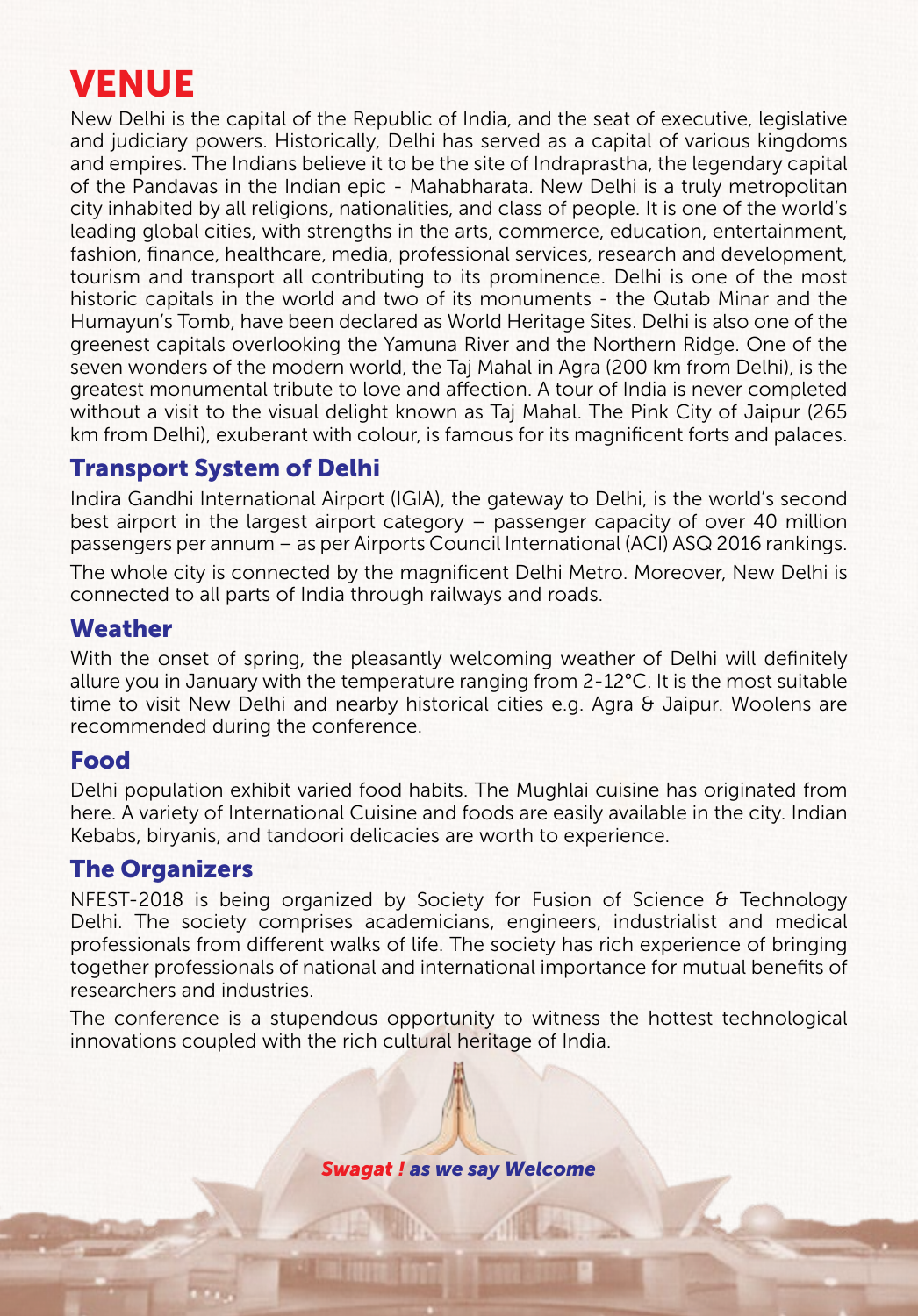### CALL FOR PAPERS

#### CALL FOR PAPERS

NFEST-2018 invites original research articles from students, academicians and industry professionals in Engineering, Science, Technology, Social Science & Management.

#### BENEFITS TO AUTHORS

One of the authors of a research paper shall make an oral/poster presentation. NFEST-2018 shall provide a breathtaking opportunity to authors to share their expertise with the worlds' most renowned scientist, leading industrialist and scholars helping them scale new heights and expand their horizon. Authors can take guidance from the best of the best in the field of their interest to further enrich their knowledge.

Certificate of participation and a souvenir will be given to all the authors. Three Prizes each shall be given in oral/poster category for best paper/presentation.

#### CALL FOR REVIEWERS

NFEST-2018 is also looking for experts, willing to volunteer their time and wisdom to review research papers.

#### BENEFITS TO REVIEWER

• All reviewers will be awarded a certificate and a souvenir of NFEST-2018.

#### BENEFITS FOR INDUSTRY

- Industry has a chance to display their products, equipments, test apparatus and SoA knowledge.
- Researchers and Industry professionals can establish a professional consumer relationship with Researchers and leading entrepreneurs.

#### BENEFITS TO ACADEMIC INSTITUTIONS

- Opportunity for synergetic partnership with industry.
- Potential of Internship and placement in India and abroad.
- Promotion of the institution to allure the brightest minds from all across the nation.

### MAIN TOPICS

The topics to be covered during the conference include (but not limited to):

#### MECHANICAL ENGINEERING

- Manufacturing & Industrial Engineering
- Automation & Robotics
- Thermal Engineering
- Design and Dynamics
- Energy Conversion
- Material and metallurgy Engineering

#### CIVIL, ENVIRONMENTAL AND ARCHITECTURAL ENGINEERING

- Construction Materials
- Hydraulic System
- Structural Engineering and Architecture
- Transportation Engineering
- Environmental Engineering
- • Geotech Engineering

#### ELECTRICAL AND ELECTRONICS

- Power System Engineering
- • Electrical Machines
- Communication and Signal Processing
- Control System
- Microelectronics
- Internet of things (IOT)
- Power Electronics & Derives
- $\bullet$  VISI

#### MANAGEMENT

- Industrial Economics
- Education and Pedagogical Science
- • Marketing Management
- Finance and Accounting
- Environmental and waste Management
- Human Resource Management and Behavioral Science

#### COMPUTER SCIENCE AND INFORMATION **TECHNOLOGY**

- Cloud Computing
- Big Data Analysis
- Image Processing and Pattern Recognition
- Artificial Intelligence
- Computer Modeling and data mining
- Mobile Computing and Application
- Cyber Security and Software Engineering
- Bio-Inspired Techniques

#### SCIENCE AND TECHNOLOGY

- Bio Informatics
- Bio Engineering, Life Sciences, and Applied Sciences
- Fiber Optics
- Astrophysics
- Chemical Engineering and Polymer Science
- Molecular Science
- Mathematical Computation
- Nuclear and Quantum Engineering

#### MOREOVER, THE OTHER BROAD AREAS ARE AS FOLLOWS:

- • Aerospace Engineering
- • Agriculture and Biosystem Engineering
- Fashion and Textile Engineering
- Health and Medical Engineering
- Corporate Law
- Food Technology
- Physical Science
- Optimization Techniques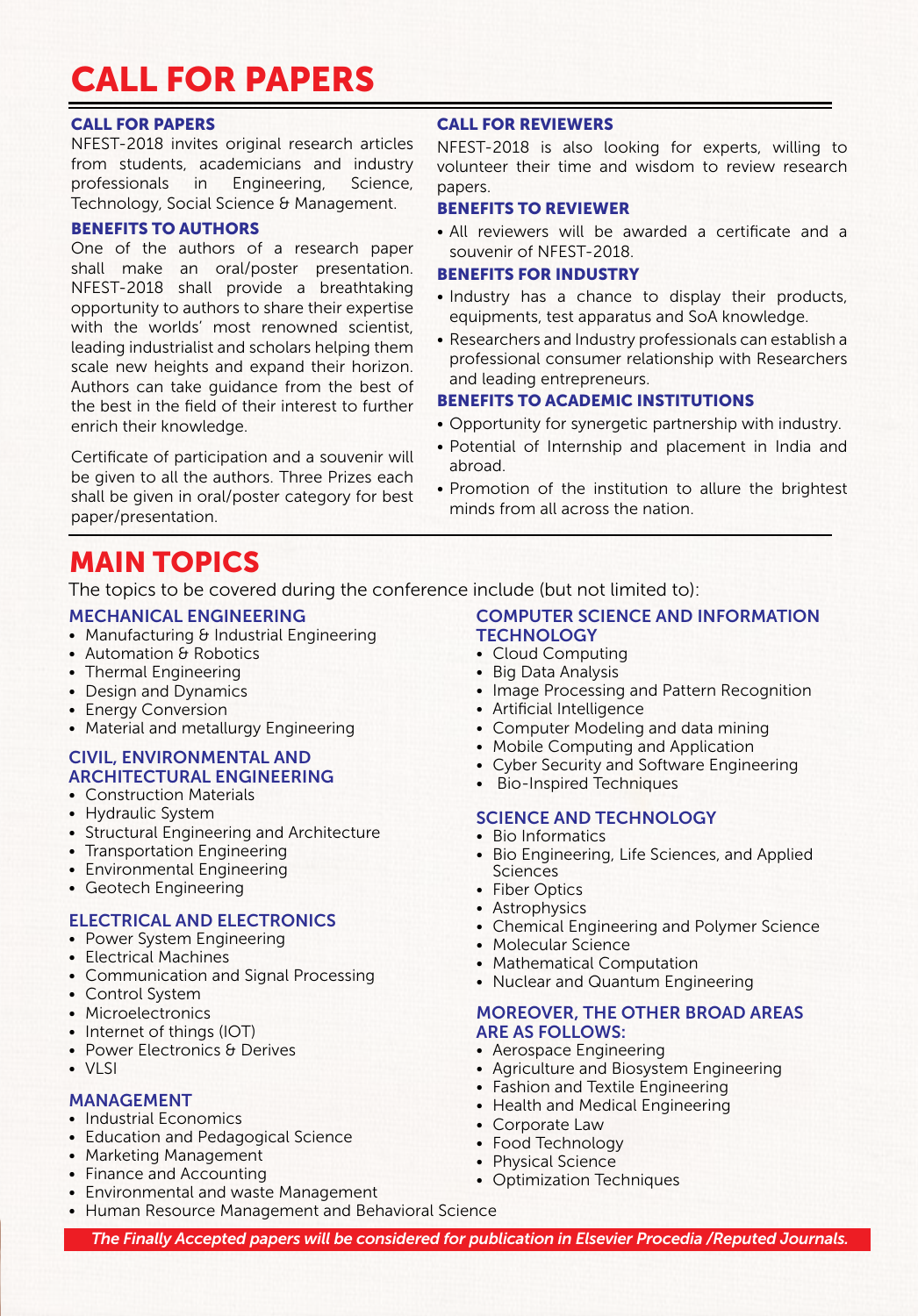### SPONSORSHIP

#### Dear Friends,

Society for Fusion of Science and Technology (SFST) requests sponsorship and financial support for  $1<sup>st</sup>$  International Conference on New Frontiers in Engineering, Science & Technology (NFEST-2018) being held on January 8-12, 2018 in New Delhi. NFEST-2018 is expected to be attended by over 1000 Scientists, Entrepreneurs, Engineers, Creative writers, artists, agri & legal-professionals and Leading Industrialists from about 15 countries. The Conference Sponsors will have a unique opportunity to strengthen their visibility and product awareness. As a sponsor of the "NFEST-2018 ", you will have the opportunity to earn tangible benefits that develops networks, generate leads and gives you the platform to position your organization in front of a wide range of professionals.

Sponsorship packages are designed as per corporate/ individual strategies. One can opt for any of the following sponsorship packages:

#### PLATINUM SPONSORSHIP  $\bar{z}$  10,00,000 (1 Nos)

- Keynote speaker in one of the sessions of the conference
- Recognition on all Press Releases
- Company logo and link on the Conference Website
- Acknowledgment during the Inaugural Ceremony
- • Colour advertisement of the sponsor/ product on the front page of the Conference Souvenir
- Company's name and logo printed on the Conference Proceedings, Posters, and Signage
- Company's brochure and demo CD to be included in Conference Kit
- Five complimentary registrations
- • One double exhibit space

#### GOLD SPONSORSHIP  $\bar{z}$  700,000 (2 Nos)

- Keynote speaker in one of the sessions of the Conference
- Recognition on all Press Releases
- Company logo and link on the Conference Website
- Acknowledgment during the Inaugural Ceremony
- Colour advertisement of the sponsor/ product in the Conference Souvenir
- • Company's name and logo printed on the Conference Proceedings, Posters, and Signage
- Three complimentary registrations
- • One exhibit space

#### SILVER SPONSORSHIP ` 500,000 (3 Nos)

- Company logo and link on the Conference Website
- • Acknowledgment during the Inaugural Ceremony
- Colour advertisement of the sponsor/ product in the Conference Souvenir
- Company's name and logo printed on the Conference Proceedings, Posters, and Signage
- Two complimentary registration
- One exhibit space

#### BRONZE SPONSORSHIP ` 300,000 (5 Nos)

- Company logo and link on the Conference Website
- Colour advertisement of the sponsor/ product in the Conference Souvenir
- Company's name and logo printed on the Conference Signage
- Display of Company Banner within the Lunch Area
- One complimentary registration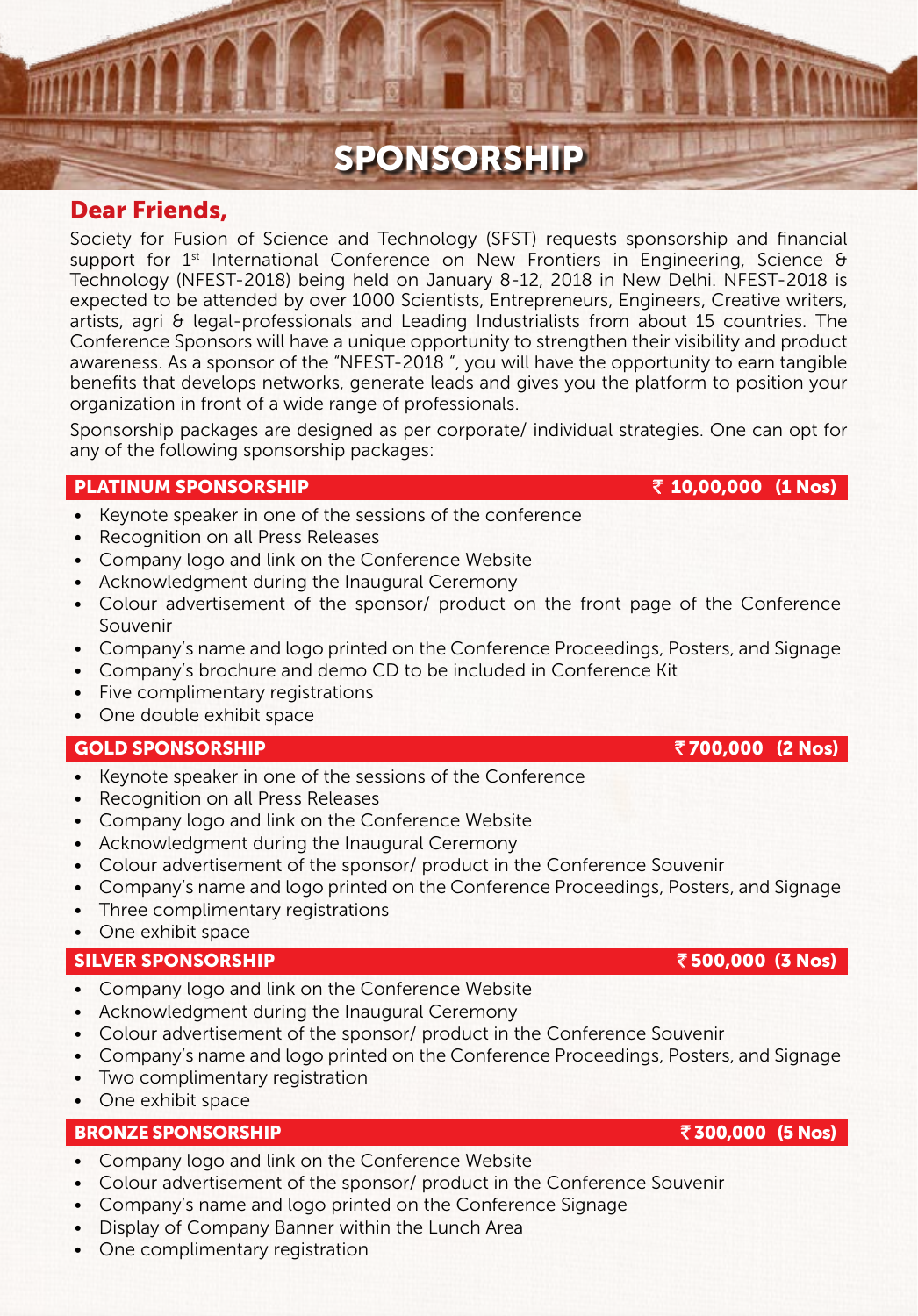#### DINNER SPONSORSHIP **and the contract of the contract of the contract of the contract of the contract of the contract of the contract of the contract of the contract of the contract of the contract of the contract of the c**

- Company logo and link on the Conference Website
- Colour advertisement of the sponsor/ product in the Conference Souvenir
- Special talk / Presentation of 15 minutes before the dinner
- Company's name and logo printed on the Conference Signage
- Display of Company Banner within the Dinner Area
- One complimentary registration

#### ALLIED SPONSORSHIPS

#### Conference Kit Sponsorship : ₹150,000 (Benefit: Sponsor's Logo along with Organizer's Logo will be placed on the bag)

#### Banner & Poster Sponsorship : ₹50,000

(Benefit: Conference Banners and Posters contain the Sponsor's logo. These will be placed at the Conference Venue and publicised across Colleges and Universities.)

#### EXHIBITION STALLS

| <b>Exhibition Stall (2m x 2m)</b> |  |
|-----------------------------------|--|
|                                   |  |

Conference Bag Inserts : ₹10,000

The inserts to be provided by the company

| <b>Conference Souvenir</b>                |                  |  |  |  |
|-------------------------------------------|------------------|--|--|--|
| <b>Adverting Add Size and Location</b>    | RATE $(\bar{z})$ |  |  |  |
| Back Cover Page (Colour)                  | 50,000           |  |  |  |
| Inner Cover Page (Front or Back) (Colour) | 40,000           |  |  |  |
| Full Page (Colour)                        | 30,000           |  |  |  |
| Full Page $(B \& W)$                      | 20,000           |  |  |  |
| Half Page (Color)                         | 15,000           |  |  |  |
| Half Page $(B \& W)$                      | 12,000           |  |  |  |

Note: For coloured advertisements, artwork in CD with printout of the same should be provided by the advertiser only.

The sponsorship amount in form of Cheque / Pay Order / Demand Draft favouring "Society for Fusion of Science & Technology" and payable at Delhi may please be sent to the Registered office of the society. The NEFT-RTGS could also be made to the society bank account.



 $\bar{z}$  60,000